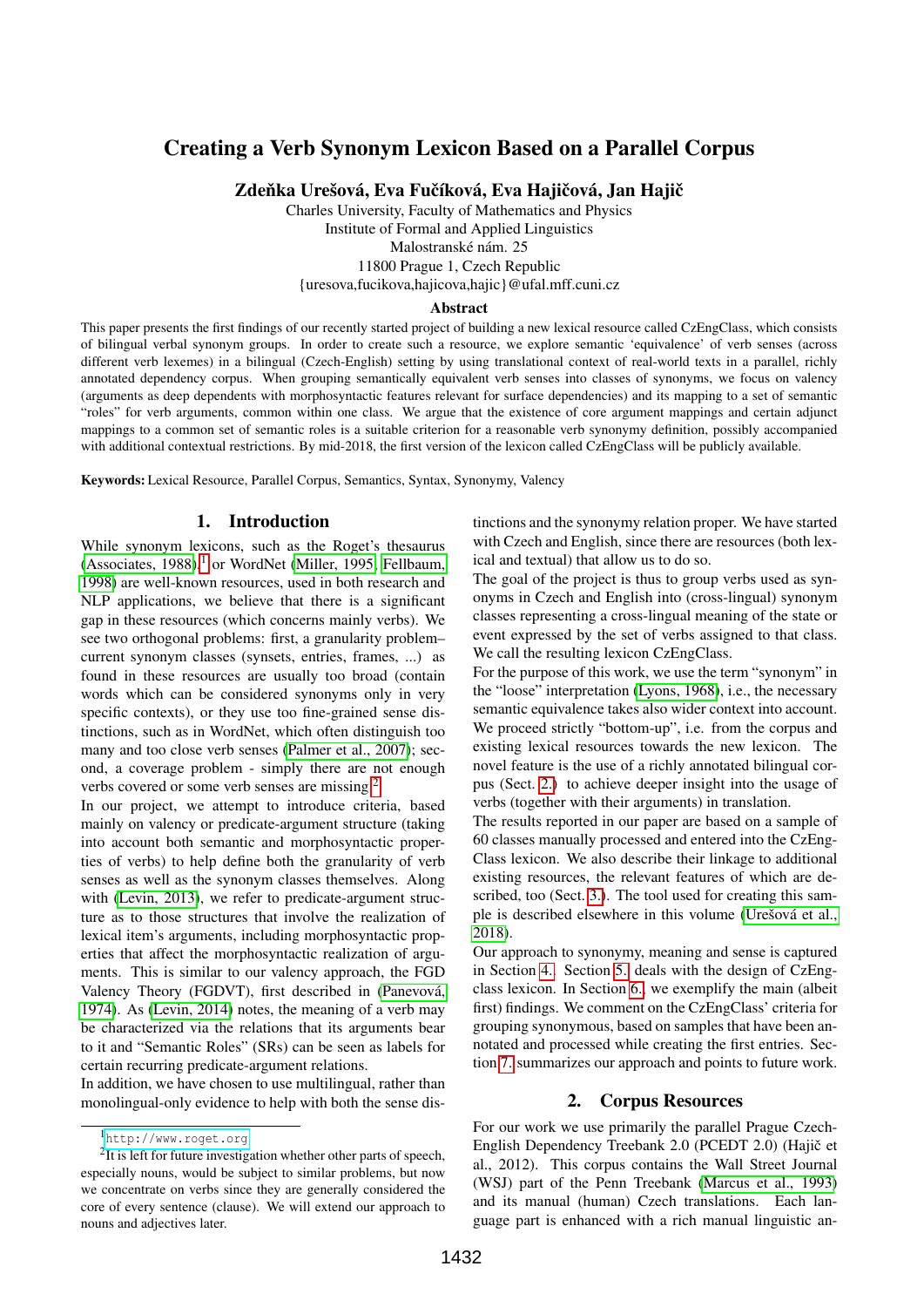notation in The Prague Dependency Treebank (PDT 2.0) style (Hajič et al., 2006; Hajič et al., 2018), which is in turn based on the Functional Generative Dependency (FGD) framework [\(Sgall et al., 1986\)](#page-5-4). The PDT annotation uses a "stratificational" (layered) approach containing multiple layers (morphology, surface syntax and deep syntax). The main annotated phenomena are (surface) dependency structure and (deep) syntactico-semantic labeling of predicateargument structure. For the purpose of our study, it is important that the annotation contains interlinked surface dependency trees and deep syntactico-semantic (tectogrammatical) trees, both vertically and also horizontally across the two languages on sentence and node levels. At the deep layer, each verb node (occurrence) is additionally linked to the corresponding valency frame in the associated valency lexicons, PDT-Vallex and EngVallex (Sect. [3.\)](#page-1-0), effectively providing also word sense labeling for all verb occurrences in the bilingual corpus.

## 3. Lexical Resources

<span id="page-1-0"></span>PDT-Vallex (Urešová et al., 2014), [\(Urešová, 2011\)](#page-5-5) is a Czech valency lexicon, manually created in a bottom-up way during the annotation of the PDT/PCEDT 2.0. Each entry in the lexicon contains a headword (lemma) with associated valency frames. A valency frame typically corresponds to one sense of the verb, even though for close verb senses<sup>[3](#page-1-2)</sup> and identical valency frames only one valency frame may exist in the lexicon. Each valency frame includes labeled valency frame members, or valency "slots" (i.e., ACT for Actor, PAT for Patient, ADDR for Addressee, etc.), semantic "obligatoriness" attribute, and subcategorization information, i.e., required surface form(s) of the individual valency frame members. Most valency frames include a note or an example explaining their meaning and usage. The version of PDT-Vallex used here contains 11,933 valency frames for 7,121 verbs.

EngVallex (Cinková et al., 2014), [\(Cinková, 2006\)](#page-4-7) is a valency lexicon of English verbs created on the same principles as PDT-Vallex by an automatic conversion from Prop-Bank frame files [\(Palmer et al., 2005\)](#page-5-6) which was manually refined afterwards.[4](#page-1-3) EngVallex was used for the annotation of the English part of the PCEDT 2.0. Currently, it contains 7,148 valency frames for 4,337 verbs. For the most part, EngVallex does not contain explicitly formalized subcategorization information.

CzEngVallex (Urešová et al., 2015), [\(Urešová et al., 2016\)](#page-5-7) is based on the treebank annotation of the PCEDT 2.0 corpus, covering about 86,000 aligned verbal pairs. It is a manually annotated Czech-English valency lexicon linking verbal entries of PDT-Vallex and EngVallex. Over 66% of English verbs and  $72\%$  of Czech verbs<sup>[5](#page-1-4)</sup> in the PCEDT 2.0 have a verbal translation covered by the CzEngVallex mapping. CzEngVallex builds links not only between corresponding verbal frames but also between corresponding verb arguments for each pair of verb senses, providing an interlinked database of argument structures available for each verb and documenting a cross-lingual comparison of Czech and English valency behavior.

VALLEX<sup>[6](#page-1-5)</sup> [\(Lopatková et al., 2016\)](#page-4-8) is closely related to PDT-Vallex because it is built on the same theoretical framework. This lexicon is much more elaborated, however it is not based on the PDT data.

Among other resources we use, there are FrameNet [\(Baker](#page-4-9) [et al., 1998;](#page-4-9) [Fillmore et al., 2003\)](#page-4-10), FrameNet+ [\(Pavlick](#page-5-8) [et al., 2015\)](#page-5-8), VerbNet [\(Schuler, 2006\)](#page-5-9), SemLink [\(Palmer,](#page-5-10) [2009;](#page-5-10) [Bonial et al., 2012\)](#page-4-11), PropBank [\(Palmer et al., 2005\)](#page-5-6) and English WordNet<sup>[7](#page-1-6)</sup> [\(Miller, 1995;](#page-5-0) [Fellbaum, 1998\)](#page-4-1) as well as Czech WordNet (Pala et al., 2011), [\(Pala and Smrž,](#page-5-11) [2004\)](#page-5-11). These resources have been used for an initial set of semantic roles (taken mostly from FrameNet and Verb-Net), $^8$  $^8$  and their entries will be referred to explicitly from all the corresponding entries in the CzEngClass lexicon, if possible to the exact lexical units/frames/sense groups/synsets.

# 4. Synonymy

<span id="page-1-1"></span>Before we address synonymy, we make a short digression to the term "meaning" and term "sense" as we interpret them in our work, due to sometimes wildly different understandings of these terms.

We understand the term "sense" in the same way as e.g., [\(Hofmann, 1993\)](#page-4-12) saying "when a form has several different concepts associated with it, we sometimes call them different senses or readings of the word." [\(Wierzbicka, 1996\)](#page-5-12) has the same approach, explaining the term "sense" on four different senses of the word *spring*. We also differentiate a single verb (type, lemma, possibly multiword) into one or more "senses," represented by its valency frame; in our lexical valency resources (PDT-Vallex and EngVallex) the individual senses (i.e., the valency frames) of a verb are technically represented by a unique ID. The term (lexical) "meaning" is understood here with regard to a context, i.e., syntactic and semantic surroundings of the word; similarly to Wittgenstein's understanding that "the meaning of an expression is a function of its use in a particular context" [\(Frawley, 1992\)](#page-4-13). In our use of the terms "meaning" and "sense", the following holds:

- "sense" is used only to distinguish different meanings within one verb type (lemma), e.g., the verb *leave* has (at least) two senses, *leave sth somewhere* (leave book on the table) and *leave someplace [for some other place]* (leave Paris [for London]),
- "meaning" is not applied to verbs (lemmas, verb types), but only to their distinguished senses (lexical units), and can be compared across such units: e.g., *leave* in the sense *leave someplace [for some other place]* has similar meaning to *depart* in its sense *depart from somewhere*,
- consequently, two senses of the same verb can never be totally equivalent, i.e., they never have the same

<span id="page-1-2"></span><sup>3</sup>For explanation of the term "sense", as it is used in this paper, please see Sec. [4..](#page-1-1)

<span id="page-1-4"></span><span id="page-1-3"></span><sup>4</sup>EngVallex preserves most of the links to PropBank.

<sup>5</sup>The remaining pairings are verb-noun or verbs translated as structurally different constructions.

<span id="page-1-5"></span><sup>6</sup><http://ufal.mff.cuni.cz/vallex/3.0/>

<span id="page-1-7"></span><span id="page-1-6"></span><sup>7</sup><https://wordnet.princeton.edu/>

<sup>8</sup>The current theories of SRs are reviewed in more detail in [\(Levin and Hovav, 2005\)](#page-4-14).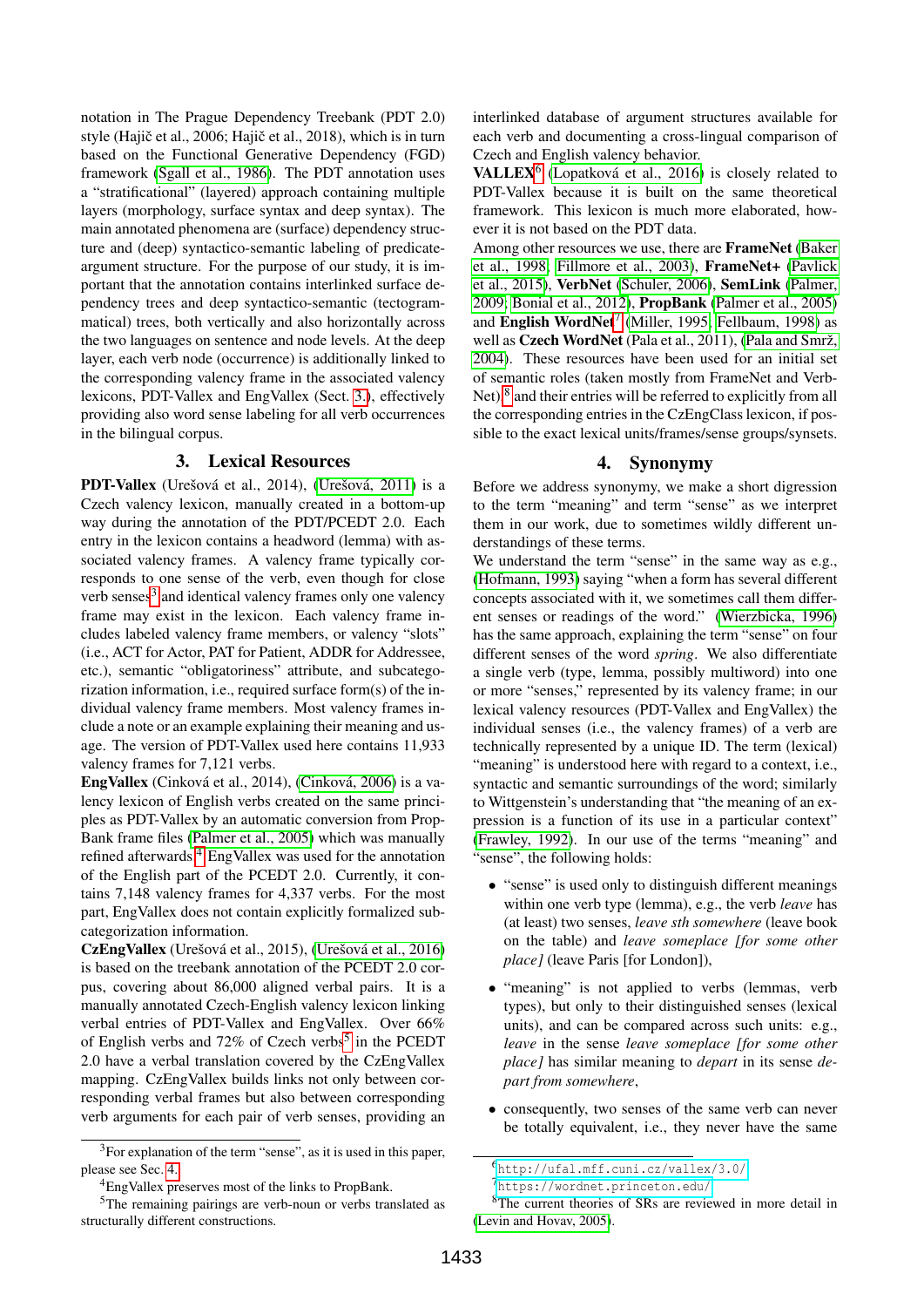meaning (they would not be separated if they were equivalent),

• meanings can thus only be (non-trivially) compared *across* verbs (more precisely, across lexical units defined for ("within") different verbs).

In the working definition for establishing the CzEngClass entries, we use "contextually-based" synonymy. For two verbs (verb senses) to be considered contextually synonymous, and therefore be members of the same class, they have to convey the same or similar meaning, both monolingually and cross-lingually, and they must share the same Semantic Roles (SRs), albeit they can be expressed by different morphosyntactic realizations as well as subject to additional restrictions.

# 5. Structure of CzEngClass Lexicon

<span id="page-2-0"></span>For our study, the following lexicon structure (Fig. [1\)](#page-3-0) has been designed.

The CzEngClass lexicon builds upon the existing resources, as described above: CzEngVallex, PDT-Vallex and Eng-Vallex and the PCEDT parallel corpus. In addition, the other lexicons listed (VALLEX, FrameNet, VerbNet, Prop-Bank and WordNet(s)) are used as additional sources, and links will be kept between their entries and the CzEngClass entries.

At the core of the CzEngClass lexicon, there are Synonym Classes, which are, for the purpose of this project, defined as (multilingual, or rather cross-lingual) $9$  groups of verb senses (of different words) that have the same meaning *and* the arguments of which can be mapped to a common set of SRs (cf. the purple boxes Agent, Item, Change in Fig. [1\)](#page-3-0).

SRs have been reviewed (with FrameNet's core roles for the linked-to entry(ies) providing inspiration) and determined for all the members of the group, and mapped to arguments from EngVallex (and PDT-Vallex for Czech verbs), using also the pairings from the CzEngVallex lexicon, which is in turn linked to the PCEDT parallel Czech-English corpus (lower part of Fig. [1\)](#page-3-0).

### 6. CzEngClass Examples

<span id="page-2-1"></span>We capture the common background information of one synonym class realized through a set of common SRs in one "frame," called SynSemFrame (synonym semantic frame). We present two examples here.

In the relatively straightforward synonym verb class in Table [1,](#page-2-3) exemplified in the three sentences below, we consider all verbs to be synonyms and group them in the SynSem-Frame COMPLAIN, since the valency pattern of the source verbs *complain, gripe, grumble* correlates (for almost all arguments) 1:1 with the valency pattern of the translational equivalent, i.e., verb *stěžovat si* (lit. *complain*). The exception is the Czech verb itself, where both ADDR and LOC can be mapped to the role Addressee. The reason is, however, simply the conventions applied in the FGDVT to cases where the surface expression is location rather than  $(=$  in place of) a (true) addressee (as an animate agent); typically, this happens for offices (*to the clerk*.ADDR vs. *at the court* *office*.LOC), government seats (*to the governor*.ADDR vs. *in Annapolis*.LOC), etc. Consequently, in all these cases, functors from the valency lexicons and the deep dependencies can easily be mapped to a common set of SRs, taken from FrameNet in this case.

Examples (Czech translations double as examples for the Czech verb *stěžovat si* in the class):

En: *Mrs. Yeargin*.Complainer/ACT *never complained to school officials*.Addressee/ADDR [*that the standardized test was unfair.*].Complaint/PAT

Cz: *Yearginová*.Complainer/ACT *si nikdy na škol*ském úřadu.Location/LOC nestěžovala na nespravedl*nost*.Complaint/**PAT** *standardizovaných testů*.

En: [*"For \$10 million, you can move \$100 million of stocks,"*].Complaint/PAT *a specialist*.Complainer/ACT *... gripes.* NULL.Addressee/ADDR

Cz: ["Za 10 milionů dolarů můžete přesunout akcie za 100 milionů dolarů,"].Complaint/PAT stěžuje si ... *odborník.*.Complainer/ACT NULL.Addressee/ADDR

En: *Soviet consumers*.Complainer/ACT *grumble at the exorbitant black-market prices*.Complaint/PAT NULL.Addressee/ADDR Cz: Sovětští spotřebitelé.Complainer/ACT si stěžují na ne*horázné ceny*.Complaint/PAT *za takové zboží na ˇcerném trhu.* NULL.Addressee/ADDR

|             | Roles      |             |            |  |  |
|-------------|------------|-------------|------------|--|--|
|             | Complainer | Addressee   | Complaint  |  |  |
| stěžovat si | ACT        | ADDR,LOC    | <b>PAT</b> |  |  |
| complain    | ACT        | <b>ADDR</b> | <b>PAT</b> |  |  |
| gripe       | ACT        | ADDR        | <b>PAT</b> |  |  |
| grumble     | ACT        | ADDR        | PAT        |  |  |

<span id="page-2-3"></span>Table 1: Mappings for COMPLAIN class

Table [2](#page-3-1) shows the class OFFER, with additional complex examples. While the verbs *offer*, *bid*, *proffer* and *tender*, as well as the Czech verb *nabídnout* do not pose any problem in mapping their valency arguments to the four SRs associated with this class, the other aligned translations, described below, are more complex.

The verb *extend* (in the sense "extend an offer") seems not to fit the pattern; without the Entity Offered/PAT being a noun phrase meaning exactly what the class is about, namely *offers, bids, aid*, etc., its meaning is more similar to "hand over" than to "offer". However, looking up all the possible deep objects to this meaning of *extend*, it is clear that it cannot be complemented by a direct object *not* being an *offer*, *bid* or something similar. If such a noun is further modified, one of its dependents might describe the Entity Offered (e.g., *employment*: *employment offer* or *offer of employment*). If it is not present, this construction simply says that there was an *offer* while not specifying anything more specific about it, unless the word *offer* or its equivalent is left out and the Entity Offered is specified as a dependent directly on the verb *extend* itself, as in *the banks ... extended [company] up to \$90 million in revolving loans*. Therefore, both the PAT as well as the restrictive attribute of the PAT (denoted as PAT(RSTR) can be the Entity Offered.

The verbal phrase *make available* is also used as a translation of the Czech verb *nabídnout*. In this case, *make* behaves almost as a light verb, which typically keeps some

<span id="page-2-2"></span><sup>&</sup>lt;sup>9</sup>For the time being, bilingual: in Czech and English.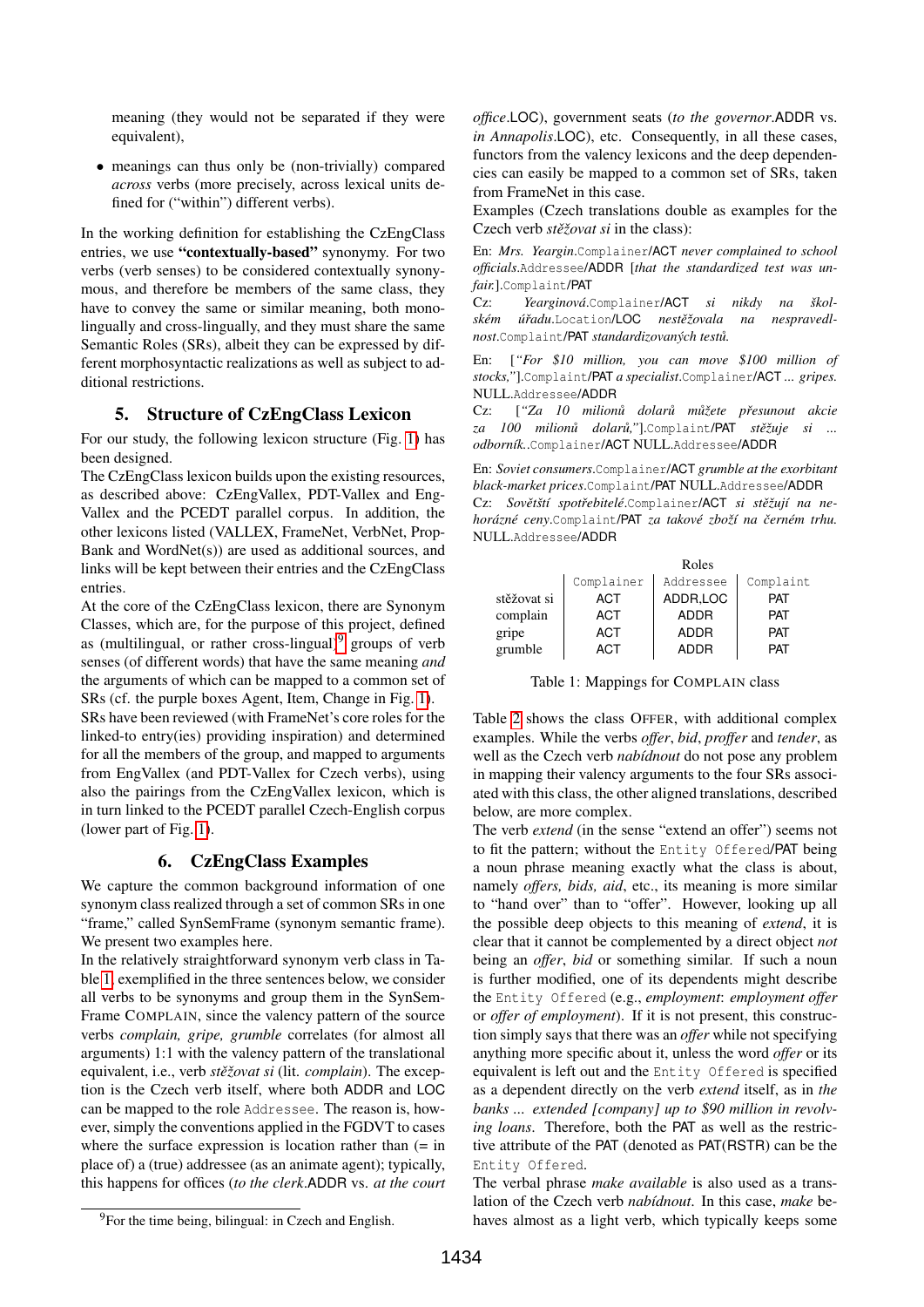

<span id="page-3-0"></span>Figure 1: CzEngClass lexicon & other resources

arguments (mostly ACT) and "pushes" some other ones to the nominal part. In this case, the situation is similar, without *make* being considered a light verb (otherwise, a different functor would have been used for *available*). From the example below, it is clear that the translation was quite adequate and thus *make available* should be kept in the synonym class OFFER (see the deep dependency annotation of this example captured in Figure [2\)](#page-4-15) where the Recipient is annotated with the relation BEN as a dependent on *available*, denoted as EFF(BEN) in Table [2:](#page-3-1)

En: *Japanese researchers*.Offerer/ACT *... have made available*.EFF *three possible cures*.Entity Offered/PAT *to American researchers*.Recipient/BEN *...* .

Cz: *Japonští výzkumníci nabídli ... americkým výzkumníkům tři možné léˇcebné postupy...*

Last translation used for *nabídnout* was *place (a value)*, e.g., in the sentence:

En: *... buyers who place the highest value on them.*

Cz: *...kupujícím, kteˇrí za nˇe nabídnou nejvyšší hodnotu.*

However, this is considered pure nominalization (other sentences have been found where *offer, bid*, etc. as a head of a noun phrase is aligned with a Czech content verb), even if there was no other equivalent word for *place* in the Czech translation. This is an example where the translated text probably does not have the same effect on the target reader: the translator simply added content to a sentence based on her/his understanding of the context. Therefore, the verb *place* was, at present, not included in the OFFER synonym class. This also demonstrates the difference between *interlingual synonymy* (which defines the CzEngClass lexicon) and *translational equivalence* (not necessarily represented).

|           | Roles                      |             |            |             |  |  |
|-----------|----------------------------|-------------|------------|-------------|--|--|
|           |                            |             | Entity     | Entity      |  |  |
|           | Offerer                    | Recipient   | Offered    | Received    |  |  |
| nabídnout | <b>ACT</b>                 | ADDR        | <b>PAT</b> | EFF         |  |  |
| offer     | <b>ACT</b>                 | ADDR        | <b>PAT</b> | EFF         |  |  |
| bid       | <b>ACT</b>                 | <b>ADDR</b> | <b>PAT</b> | EFF         |  |  |
| proffer   | <b>ACT</b>                 | ADDR        | <b>PAT</b> | <b>SUBS</b> |  |  |
| tender    | <b>ACT</b>                 | <b>ADDR</b> | <b>PAT</b> | <b>SUBS</b> |  |  |
| extend    | <b>ACT</b>                 | <b>ADDR</b> | PAT,       | <b>SUBS</b> |  |  |
|           |                            |             | PAT(RSTR)  |             |  |  |
| make      | <b>ACT</b>                 | EFF(BEN)    | <b>PAT</b> | <b>SUBS</b> |  |  |
| available | Restriction: EFFIEXCHANGE1 |             |            |             |  |  |

<span id="page-3-1"></span>Table 2: Mapping for OFFER class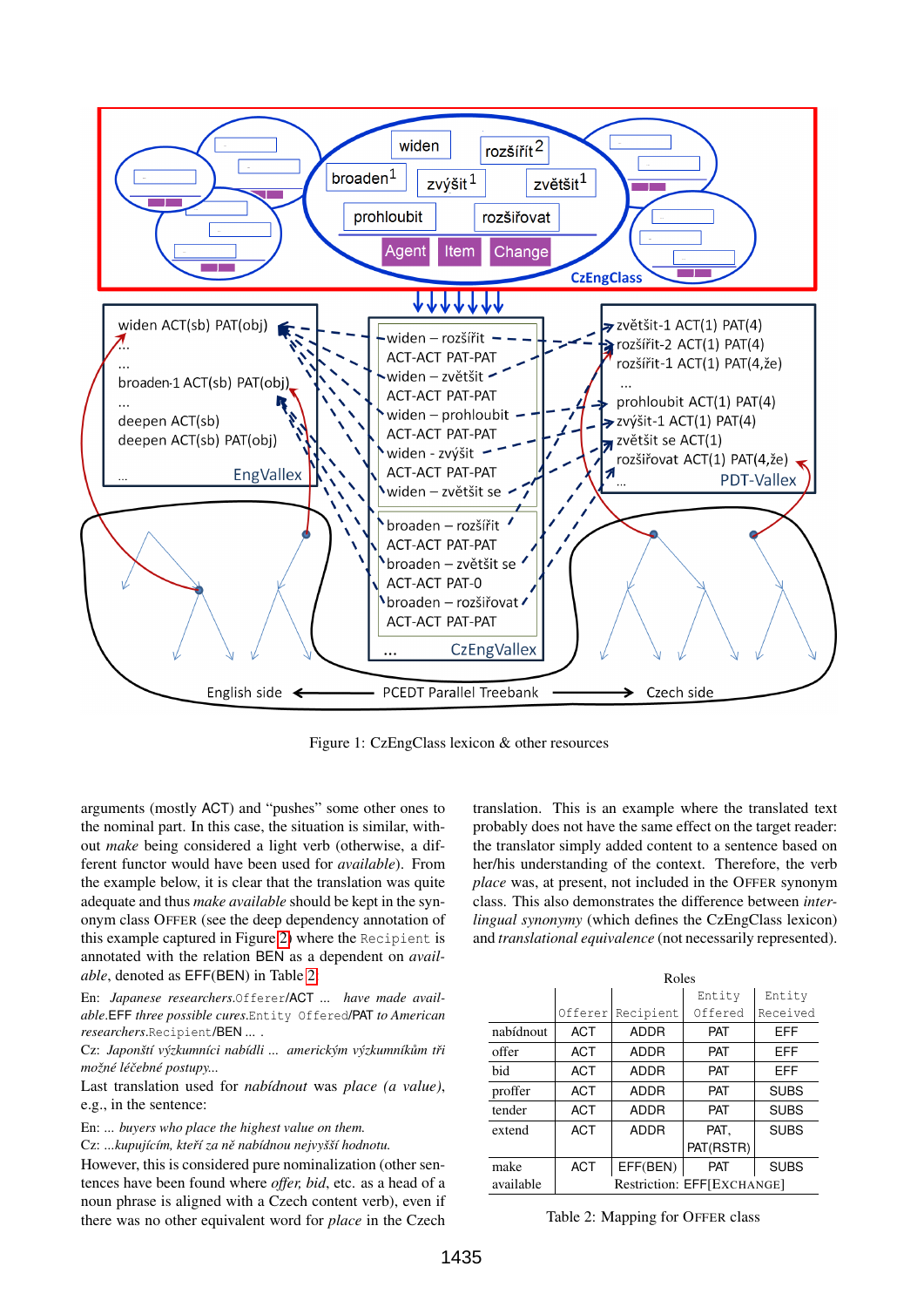

En: Japanese researchers... have made available three possible cures to American researchers.

Cz: Japonští výzkumníci nabídli ... americkým výzkumníkům tři možné léčebné postupy.

<span id="page-4-15"></span>Figure 2: Dependency tree annotations for English sentence rooted in *make available* and its Czech translation.

#### 7. Conclusions and Future Work

<span id="page-4-5"></span>The CzEngClass lexicon is a contribution to a set of lexical resources important for many NLP tasks, such as event detection and linking, semantic relation extraction, etc. While these tasks often use unlabeled data for training, there is always a need for human-annotated data for evaluation, tuning, etc. Importantly, we believe that such a resource is currently missing in the offerings of lexical resources. In addition, it contains links to all the relevant related resources, such as VALLEX, FrameNet, VerbNet, PropBank and WordNet, making it suitable for comparative studies.

We have based our study on the assumption that mapping syntactic structure (verb arguments) of verbs to semantic roles (with some added restrictions) helps us discover their meaning affinity through which we can group these verbs into synonym classes. To help avoid single-language bias, we have used a parallel corpus and the alignments of verbs, previously manually checked and extracted. In such a corpus, aligned translations of a single verb should in principle be, in most cases, synonymous. The resulting sets of cross-lingual synonyms including the explicit mappings between the FGDVT valency functors and the semantic roles assigned to each synonym set are captured in the CzEng-Class lexicon. So far, the roles used in FrameNet and Verb-Net seem to form a suitable set for each synonym class and the mapping. However some adjustments, e.g., merging the roles, adding non-core roles, have to be made.

Once the lexicon reaches reasonable size (approx. 500 classes), we will compare the results with automated synonym discovery methods, such as [\(van der Plas et al., 2011;](#page-5-13) [van der Plas et al., 2014\)](#page-5-14), either using Deep Learning (looking, e.g., at embeddings based on argument-role mapping) or other previously well-researched methods, such as the LDA which has been already used for Czech, e.g., in [\(Ma](#page-5-15)[terna, 2012\)](#page-5-15).

Finally, we plan to publish the resulting CzEngClass lexicon as an open source dataset.

#### Acknowledgments

This work has been supported by the grant No. GA17- 07313S of the Grant Agency of the Czech Republic, and it uses resources hosted by the LINDAT/CLARIN Research Infrastructure, projects No. LM2015071 and CZ.02.1.01/0.0/0.0/16 013/0001781, supported by the Ministry of Education of the Czech Republic. The last coauthor has also been supported in part by the project VIA-DAT, No. DG16P02R019, of the Ministry of Culture of the Czech Republic.

#### 8. Bibliographical References

- <span id="page-4-0"></span>Associates, P. S. I. . (1988). *Roget's thesaurus of synonyms and antonyms*. P.S.I. & Associates.
- <span id="page-4-9"></span>Baker, C. F., Fillmore, C. J., and Lowe, J. B. (1998). The Berkeley FrameNet Project. In *Proceedings of the 36th Annual Meeting of the Association for Computational Linguistics and 17th International Conference on Computational Linguistics - Volume 1*, ACL '98, pages 86–90, Stroudsburg, PA, USA. Association for Computational Linguistics.
- <span id="page-4-11"></span>Bonial, C., Feely, W., Hwang, J. D., and Palmer, M. (2012). Empirically Validating VerbNet Using SemLink. In *Seventh Joint ACL-ISO Workshop on Interoperable Semantic Annotation*, Istanbul, Turkey, May.
- <span id="page-4-7"></span>Cinková, S. (2006). From PropBank to EngValLex: adapting the PropBank-Lexicon to the valency theory of the functional generative description. In *Proceedings of LREC 2006, Genova, Italy*.
- <span id="page-4-1"></span>Fellbaum, C. (1998). *WordNet: An Electronic Lexical Database*. Language, Speech, and Communication. MIT Press, Cambridge, MA.
- <span id="page-4-10"></span>Fillmore, C. J., Johnson, C. R., and L.Petruck, M. R. (2003). Background to FrameNet: FrameNet and Frame Semantics. *International Journal of Lexicography*, 16(3):235–250.
- <span id="page-4-13"></span>Frawley, W. (1992). *Linguistic Semantics*. Lawrence Erlbaum, Hillsdale.
- <span id="page-4-12"></span>Hofmann, T. R. (1993). *Realms of Meaning. An Introduction to Semantics*. Longman, Oxford.
- <span id="page-4-14"></span>Levin, B. and Hovav, M. R. (2005). *Argument realization*. Cambridge Univ. Press, Cambridge.
- <span id="page-4-2"></span>Levin, B. (2013). Argument Structure. *Oxford Bibliographies in Linguistics*.
- <span id="page-4-3"></span>Levin, B. (2014). Semantic roles. *Oxford Bibliographies in Linguistics*.
- <span id="page-4-8"></span>Lopatková, M., Kettnerová, V., Bejček, E., Vernerová, A., and Žabokrtský, Z. (2016). *Valenční slovník ˇceských sloves VALLEX*. Nakladatelství Karolinum, Praha, Czechia.
- <span id="page-4-4"></span>Lyons, J. (1968). *Introduction to Theoretical Linguistics*. Cambridge University Press.
- <span id="page-4-6"></span>Marcus, M. P., Santorini, B., and Marcinkiewicz, M. A. (1993). Building a Large Annotated Corpus of English: The Penn Treebank. *COMPUTATIONAL LIN-GUISTICS*, 19(2):313–330.